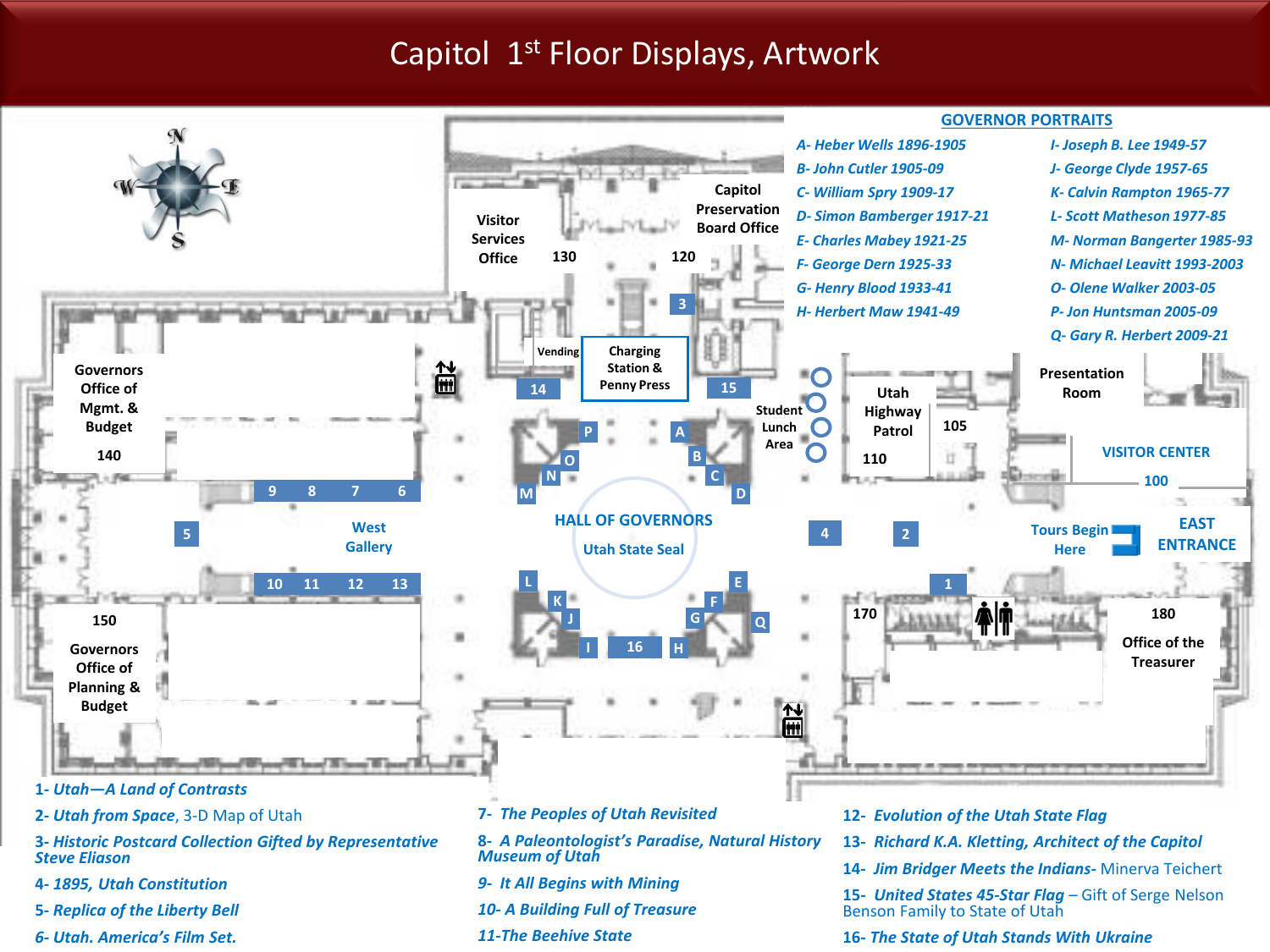### Capitol 2nd Floor Exhibits, Artwork

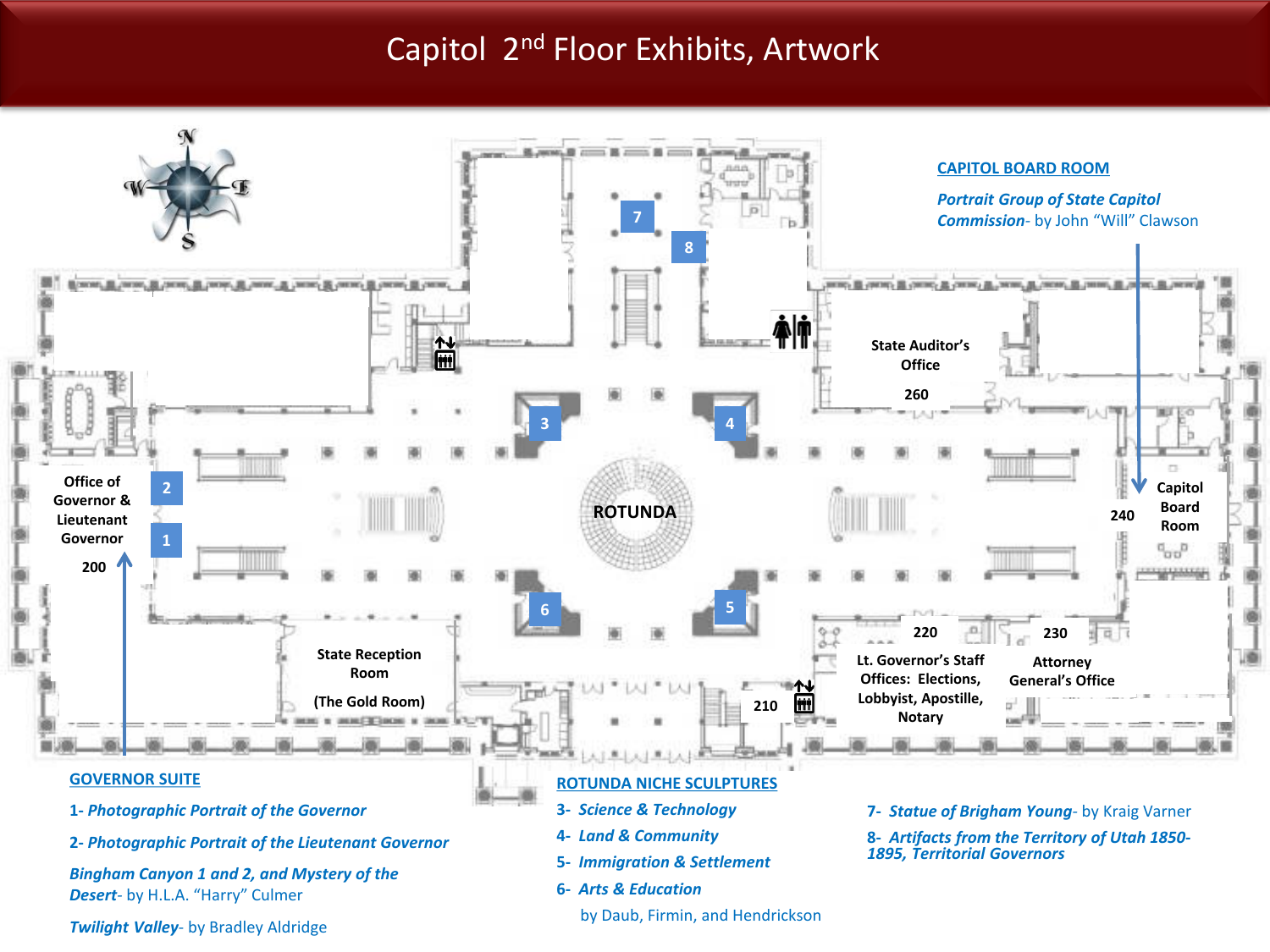## Capitol 3rd Floor Exhibits, Artwork



*Statuary Hall, Washington, D.C.*